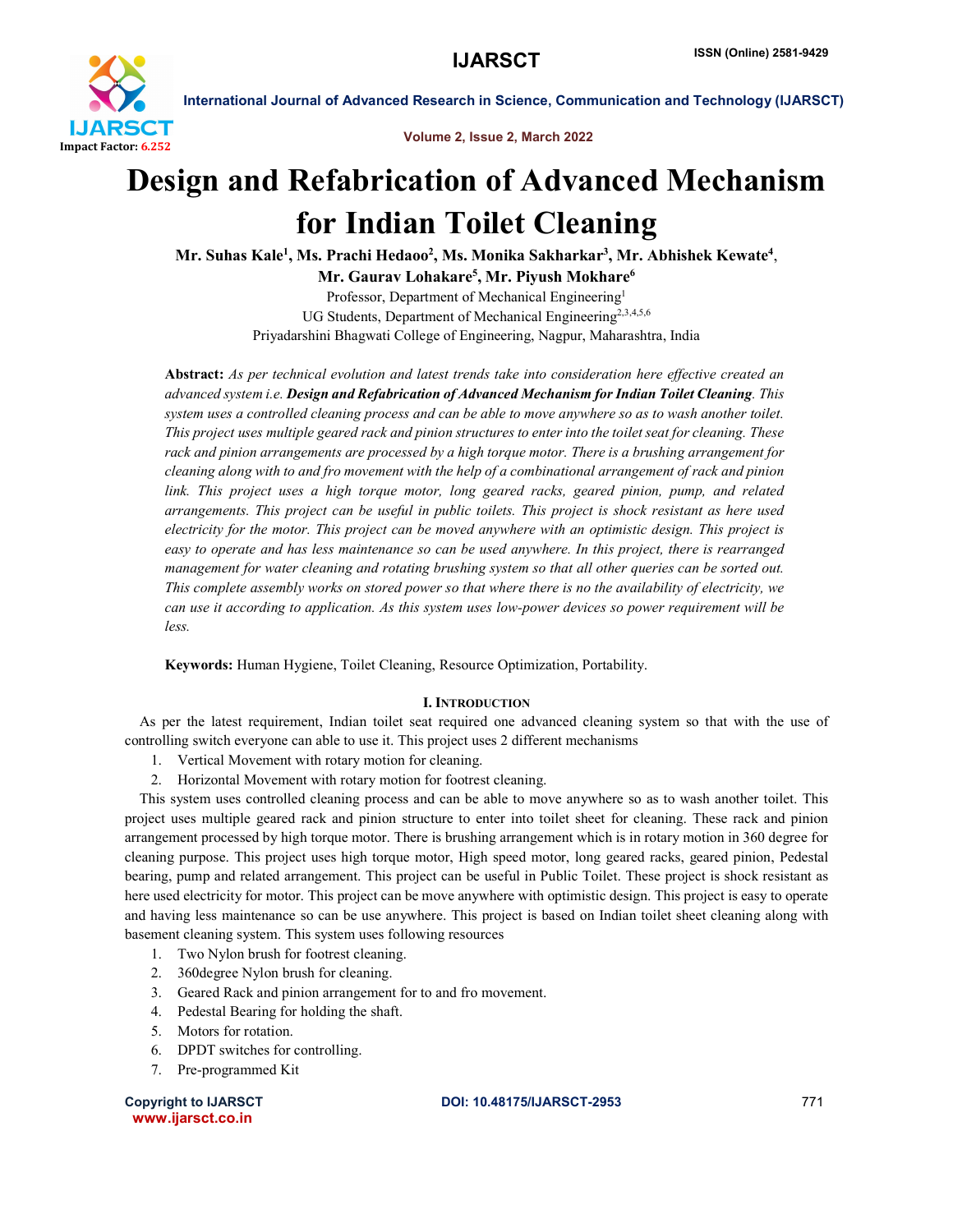

## Volume 2, Issue 2, March 2022

 As per latest requirement, Indian toilet sheet required one advanced cleaning system so that with the use of controlling switch everyone can able to use it. In this project, there is arrangement for water cleaning and rotating brushing system so that with all other queries can be sort out. This complete assembly works on stored power so that where there is not availability of electricity we can use it according to application. In future scope, this project can be work on solar panel to make power optimistic but this project uses stored power. As this system uses low power devices so power requirement will be less.

#### II. LITERATURE SURVEY

 With the advancement of technology, robots are getting more attention from researchers to make the life of humanity comfortable. This paper presents the design, development, and fabrication of prototype Smart Floor Cleaning Robot (CLEAR) using IEEE Standard 1621 (IEEE Standard for User Interface Elements in Power Control of Electronic Devices Employed in Office/Consumer Environments). The subject robot operates in autonomous mode as well as in manual mode along with additional features like scheduling for a specific time and bagless dirt container with auto-dirt disposal mechanism. This work can be very useful in improving the lifestyle of humankind.

 Founded by the Massachusetts Institute of Technology roboticists with the vision of making practical robots a reality, iRobot has sold more than 20 million robots worldwide. The company has developed some of the world's most important robots and has a rich history steeped in innovation. Its robots have revealed mysteries of the Great Pyramid of Giza, found harmful subsea oil in the Gulf of Mexico and saved thousands of lives in areas of conflict and crisis around the globe. iRobot inspired the first Micro Rovers used by NASA, changing space travel forever, deployed the first ground robots used by U.S. Forces in conflict, brought the first self-navigating FDA-approved remote presence robots to hospitals, and introduced the first practical home robot with Roomba, forging a path for an entirely new category in home cleaning. With more than 25 years of leadership in the robot industry, iRobot remains committed to building robots that provide people with smarter ways to clean and accomplish more in their daily lives [1].

 Manual work is taken over the robot technology and many of the related robot appliances are being used extensively. Here represents the technology that proposed the working of robots for Floor cleaning. This floor cleaner robot can work in any of two modes i.e. "Automatic and Manual". All hardware and software operations are controlled by the AT89S52 microcontroller. This robot can perform sweeping and mopping tasks. RF modules have been used for wireless communication between remote (manual mode) and robot and having range 50m. This robot is incorporated with IR sensor for obstacle detection and automatic water sprayer pump. Four motors are used, two for cleaning, one for water pump and one for wheels. Dual relay circuit used to drive the motors one for water pump and another for cleaner. In previous work, there was no automatic water sprayer used and works only in automatic mode. In the automatic mode robot control all the operations itself and change the lane in case of hurdle detection and moves back. In the manual mode, the keypad is used to perform the expected task and to operate robot. In manual mode, RF module has been used to transmit and receive the information between remote and robot and display the information related to the hurdle detection on LCD. The whole circuitry is connected with 12V [5].

 Domestic service robots have long been a staple of science fiction and commercial visions of the future. Until recently, we have only been able to speculate about what the experience of using such a device might be. Current domestic service robots, introduced as consumer products, allow us to make this vision a reality. This paper presents ethnographic research on the actual use of these products, to provide a grounded understanding of how design can influence human-robot interaction in the home. We used an ecological approach to broadly explore the use of this technology in this context, and to determine how an autonomous, mobile robot might "fit" into such a space. We offer initial implications for the design of these products: first, the way the technology is introduced is critical; second, the use of the technology becomes social; and third, that ideally, homes and domestic service robots must adapt to each other [9].

 The operating room cleaning robot provided with 'Manual' and 'Automatic' control is used for operating room cleaning purposes. The cleaning procedure comprises of vacuum suction of dust, disinfecting the area followed by mopping. The cleaning is done for both horizontal and vertical surfaces of the operating room. This battery-driven robot has the capability to store the overall dimensions of the operating room along with the predetermined path that it is being trained off to follow during the cleaning process. It can be manually controlled using the remote control in order to have

www.ijarsct.co.in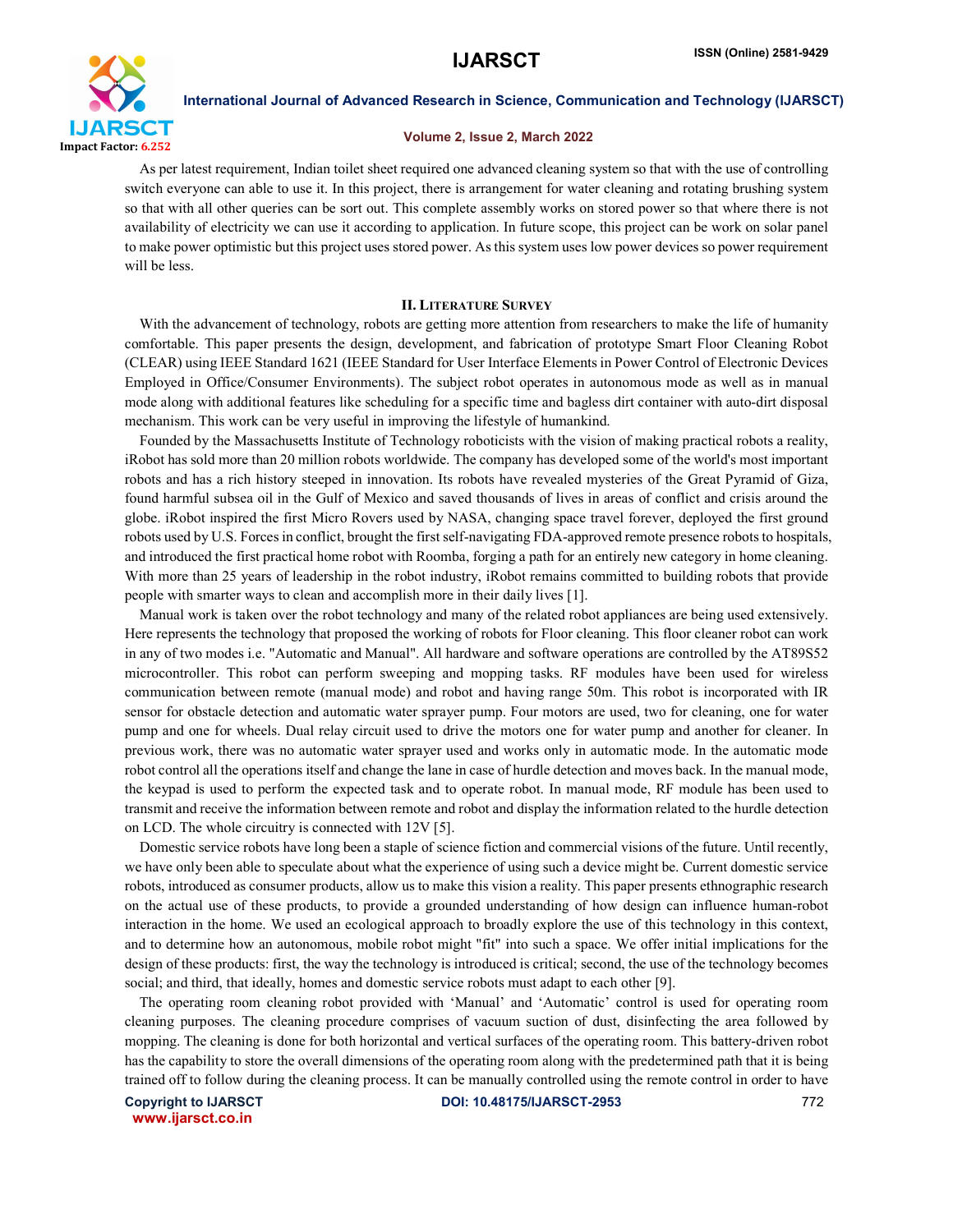

## Volume 2, Issue 2, March 2022

some specific function done apart from the normal trained cleaning. It is equipped with ultrasound sensor for obstacle detection thus do not cause harm to any objects or persons around [10].

# III. WORK DONE

#### 3.1 Working Principle

 This project is based on cleaning of washroom floor and dome with minimum power arrangement. This project uses rack and pinion arrangements for horizontal movement for cleaning purposes. This project uses 3 systems, the first system for footrest cleaning with horizontal movement along with rotary brush arrangement, another system for dome cleaning, and the as the system for horizontal movement of the structure. All the system uses motor arrangements with alignment unit for proper rotation. The horizontal system uses rack and pinion arrangement along with alignment assembly to make horizontal rotation with the help of high torque motor. This complete system controlled by wired controller with multilayer switch. In this project, for dome arrangement is having to and from movement for dome cleaning. This system uses water for cleaning which uses minimum power motor. The programming kit is used to set the programme by which all the operations is done in proper interval of time.

# 3.2 CAD Model



# 3.3 Components and Specification

This project is based on Indian toilet sheet cleaning along with basement cleaning system. This system uses following resources

- Two Nylon brush for footrest cleaning
- 360 degree Nylon brush for dome cleaning.
- Geared Rack and pinion arrangement for to and fro movement.
- Pedestal Bearing for .
- Motors for rotation.
- DPDT switches for controlling.

 As per latest requirement, Indian toilet seat required one advanced cleaning system so that with the use of controlling switch everyone can able to use it.

This project uses

Horizontal Movement for seat cleaning along with rotary motion

For Horizontal rotation here used rack and pinion arrangement which works on high torque motor.

# This complete system uses motor as per above

- 2 motors for footrest cleaning system.
- 1 motor for Dome cleaning system.
- 2 motors for horizontal rotation of pinion on rack.
- High torque motor for water arrangement.

www.ijarsct.co.in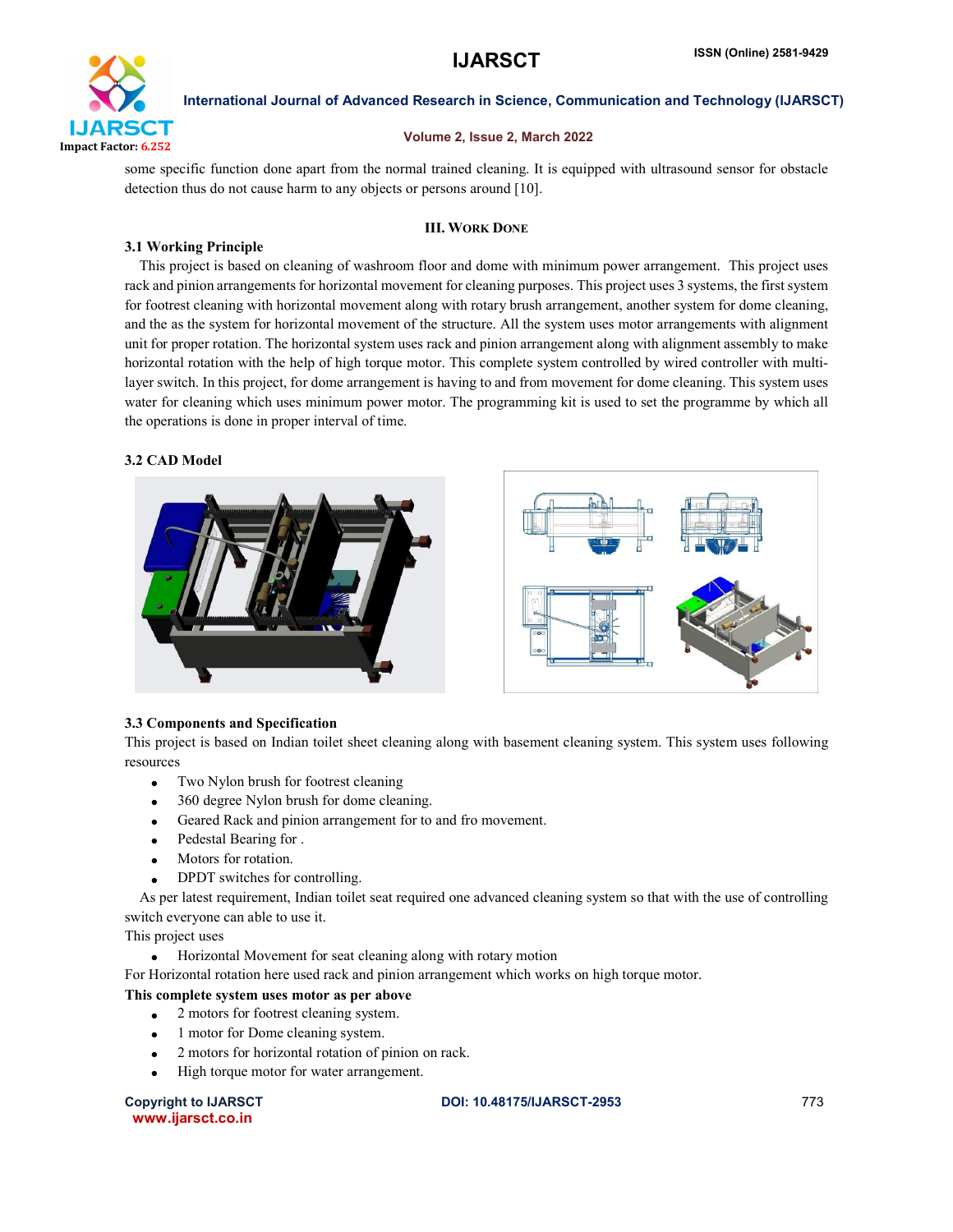

# Volume 2, Issue 2, March 2022

#### Geared Rack

- $\bullet$  Length of Geared Rack = 24 inch
- Teeth of Geared Rack = 82 Teeth

# Real View of Pinion

- Pinion Gear High Carbon Steel
- Outer most diameter (Including teeth) 13 mm,
- Number of Teeth  $-11$

# Motors Used for Footrest Cleaning and Dome Cleaning

- $\bullet$  Motor = 12V, 2A
- $\bullet$  Speed = 300RPM
- Shaft Diameter =6mm (For internal hole)
- Torque =  $8\text{kgcm} = 748.8 \text{ Nmm}$

# Motors used for Rack and Pinion Mechanism

- Motor Used =  $12V$ , 2A
- $\bullet$  Speed = 10RPM
- Torque =  $46 \text{ kgcm} = 4512.6 \text{Nmm}$
- Shaft Diameter =6mm (For internal hole)

# Valve Used for Pressure Control the water Supply

 $\bullet$  Valve Used = Solenoid Valve

#### Bearing

- Bearing Used = Pedestal Bearing (UCB 204)
- $\bullet$  Inner Bore Diameter = 20 mm

# Programming Kit

• Preprogrammed Kit Used = Arduino UNO

# Brush Used for Dome Cleaning

 $\bullet$  Brush Used = 360 degree Nylon Brush

# Brush Used for Footrest Cleaning

- $\bullet$  Brush Used = Wooden Nylon Brush
- $\bullet$  Weight = 100gm
- $\bullet$  Length = 15cm
- $Breadh = 6.5cm$

# DPDT

 Adding another pole to the SPDT creates a double-pole, double-throw (DPDT) switch. Basically, two SPDT switches, which can control two separate circuits, but are always switched together by a single actuator. DPDTs should have six terminals.

# Shaft Used

- Shaft Material Used = Bride Bar
- $\bullet$  Diameter Of Shaft = 20mm

www.ijarsct.co.in